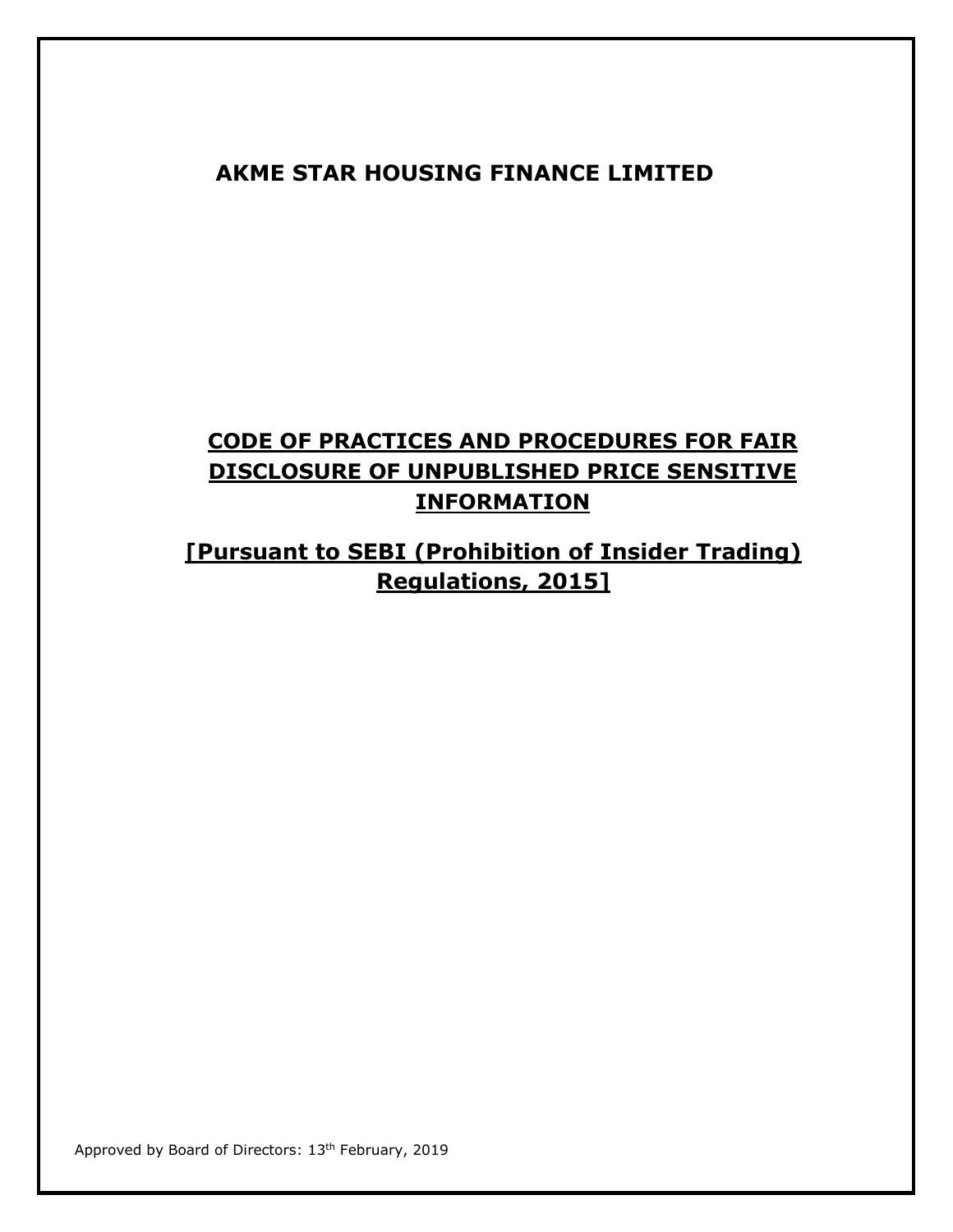## **Code of Practices and Procedures for Fair Disclosure of Unpublished Price Sensitive Information**

Akme Star Housing Finance Limited (the Company) follows the highest standards of transparency and fair disclosure, and ensures that all material updates / information are shared with the stakeholders – including investors, market analysts, media and other third parties – in a timely, orderly, consistent and credible manner.

As per practice, all material updates, including Unpublished Price Sensitive Information (UPSI), which are intended to be made public or require public disclosure under any law, are submitted to the stock exchanges, uploaded on the company's web-site, and if deemed necessary, informed to media by way of press release / media statement. Such material updates / UPSI are also intimated through email to those who register their email id, on the Company's web-site, the Investor Relations Section.

In compliance with Regulation 8(1) of the SEBI (Prohibition of Insider Trading) Regulations, 2015, the Board of Directors formally adopts this Code of Conduct.

Under this Code, the Company will ensure the following Principles, in disclosing UPSI:

- ✓ Prompt public disclosure of all UPSI (intended to be made public, or are required to be made public as per law) that may impact price discovery, as soon as credible and concrete information comes into being so that such information is generally available.
- ✓ Uniform and universal dissemination of UPSI, to avoid selective disclosure.
- ✓ Prompt dissemination of UPSI that gets disclosed selectively, whether inadvertently or otherwise, in the manner stated above. Rumors and media speculation (including quotes by unnamed persons) will not be considered as selective disclosure.
- ✓ Appropriate and fair response to queries on news reports and requests for verification of market rumors, by regulatory authorities.
- ✓ No UPSI will be shared with Analysts, Institutional Investors, and Research Personnel.
- ✓ Prompt dissemination of transcriptions or recordings of proceedings of earnings calls, or similar events hosted by the Company, on its website.
- ✓ Handling of all UPSI on need-to-know basis.

The Company will maintain a functional and updated website containing complete details, including information about its businesses, products and services, financial information, quarterly and annual results, annual reports, management and ownership structure, investor presentations, press releases, stock exchanges submissions, shareholders communications, contact details, etc., for universal disclosure of UPSI.

The Head - Investor Relations of the Company will act as the 'Chief Investor Relations Officer', as per the Code. The Chief Investor Relations Officer will be responsible for dissemination of information and disclosure of UPSI, through the Company Secretary, in compliance with applicable corporate and securities laws.

The Code will be published on the website of the Company.

The Code can be modified at any time by the Board of Directors of the Company

-- // --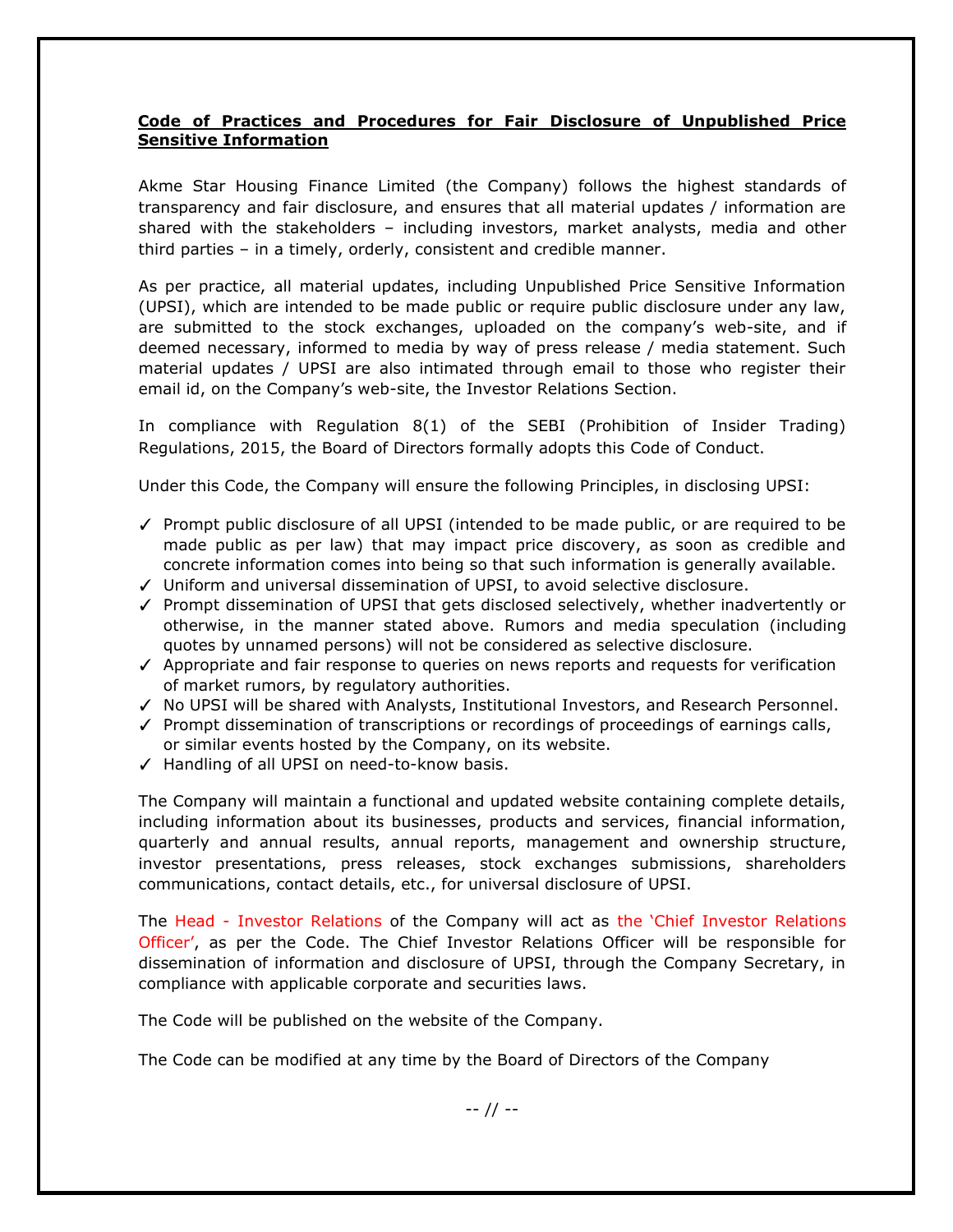**For Akme Star housing Finance Limited**

**Ashish Jain Managing Director**

**The Code of Practices approved by the Board vide Agenda Item No. in its meeting held on 13.02.2019**

**Ashish Jain Managing Director**